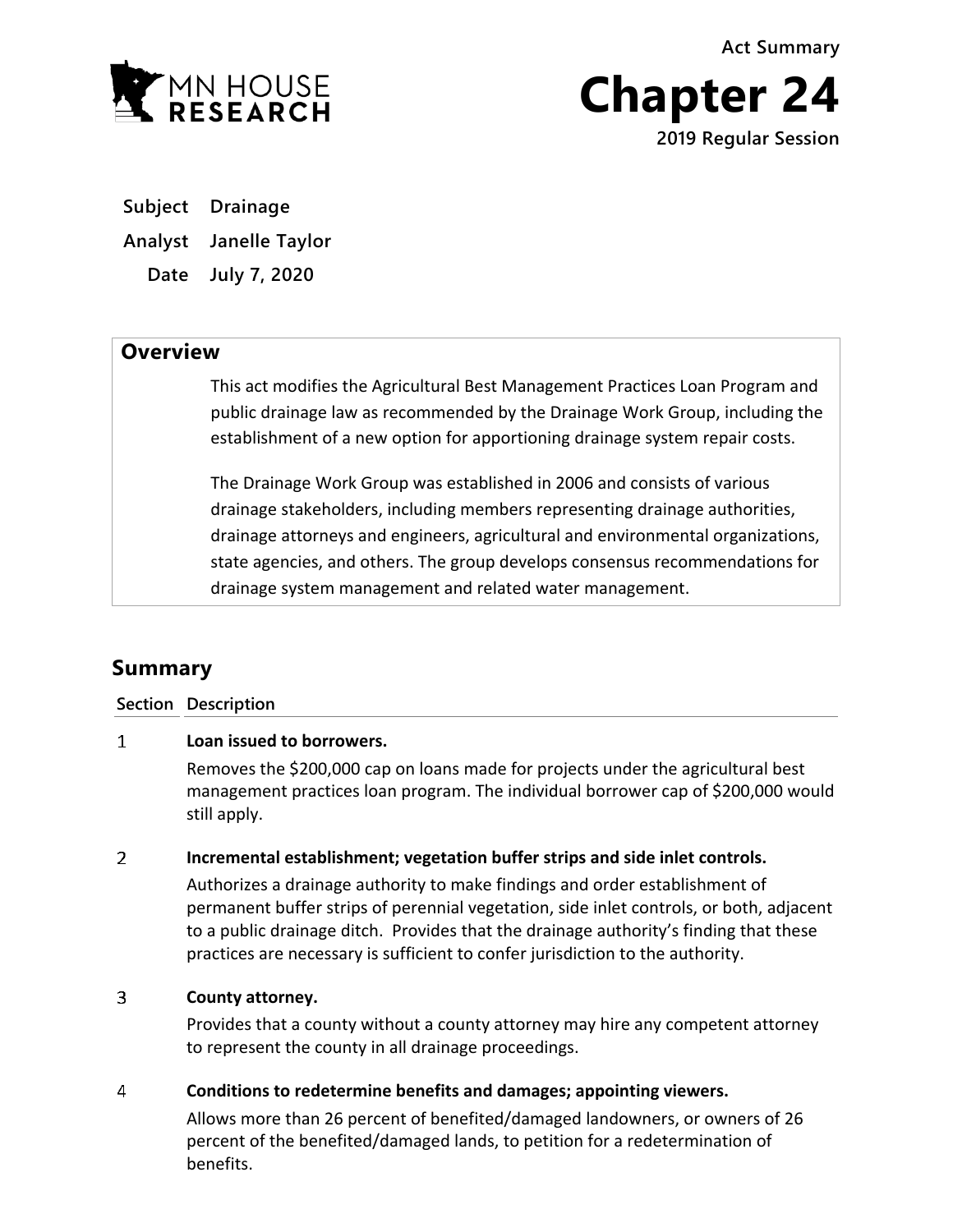### **Section Description**

#### 5 **Hearing and procedure.**

Removes a provision requiring final redetermination of benefit hearings to be held within 30 days of the mailing of the property owners' report.

#### 6 **Using redetermined benefits and damages.**

Conforming change.

#### $\overline{7}$ **Apportioning repair costs; alternative option.**

**Subd. 1. Option.** Allows a drainage authority to apportion repair costs on property contributing runoff to the drainage system using a new option using the relative runoff and relative sediment delivery from the property as provided in the next subdivision.

**Subd. 2. Report to apportion repair costs.** Establishes a process and requirements for determining the relative runoff and relative sediment delivery, including requiring a cost apportionment report to be prepared and specifying the qualifications of those putting together the report.

**Subd. 3. Hearing on report.** Requires the drainage authority to hold a hearing on the report and establishes notification and other requirements for the hearing. Allows the drainage authority to amend the report or require further consideration by the report preparer when the authority determines the apportionment of costs is inequitable.

**Subd. 4. Findings; approval.** Requires the drainage authority to make findings and approve the report and apportion the repair costs consistent with the report if the drainage authority finds them equitable based on certain factors.

**Subd. 5. Report updates.** Allows the drainage authority to continue to use the report to apportion costs. Allows a landowner to request the drainage authority to update the report based on changed land use and provides a process that must be followed for doing so.

**Subd. 6. Conservation lands.** Requires proper consideration to be given to certain property that is used for conservation purposes.

**Subd. 7. Appeals.** Allows a landowner to appeal the findings of a drainage authority under this section.

**Subd. 8. Definitions.** Defines "relative runoff" and "relative sediment delivery" for purposes of the new repair cost apportionment option.

**Subd. 9. Sunset.** States that the section expires July 31, 2024.